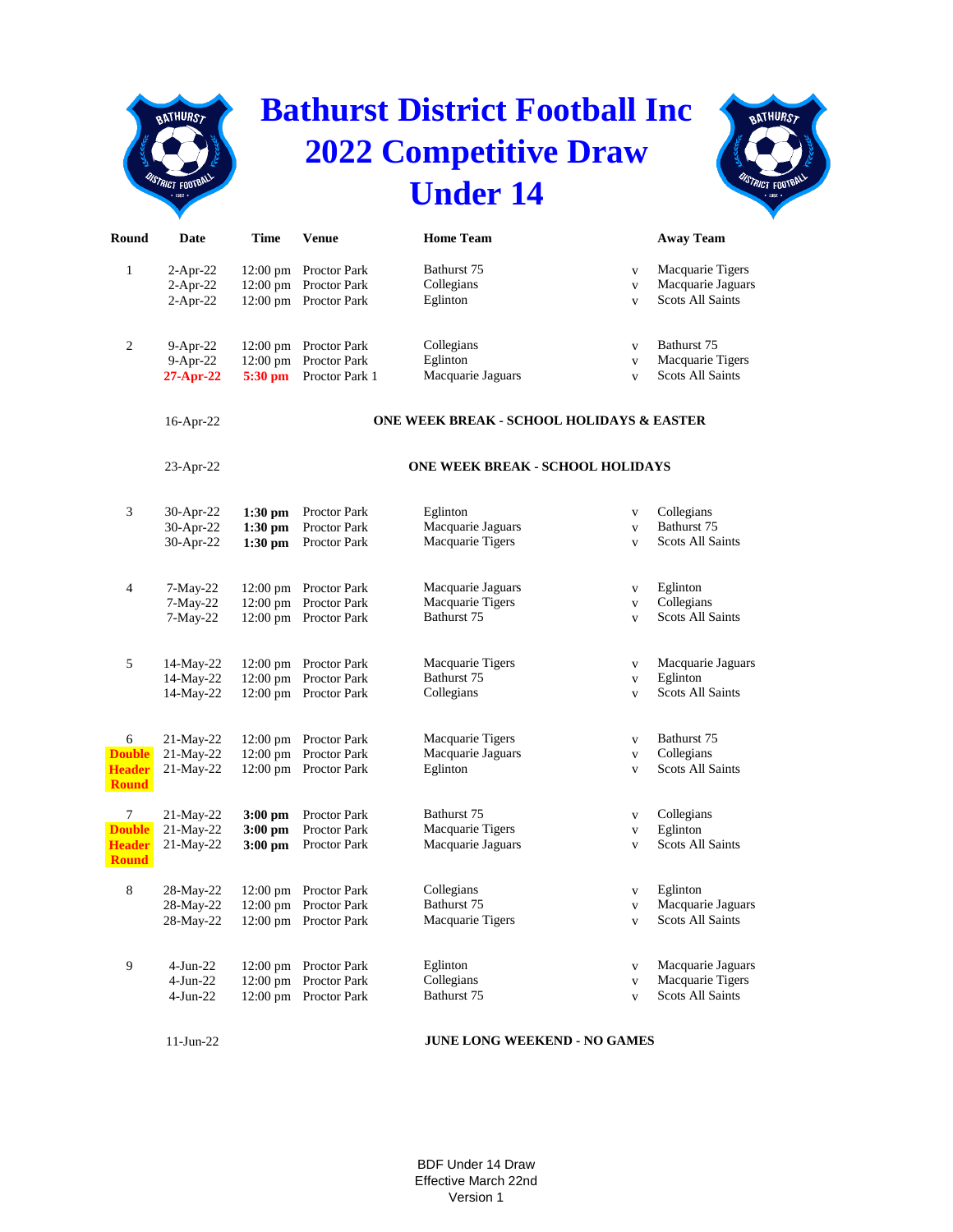| 10                                                   | 18-Jun-22<br>18-Jun-22<br>18-Jun-22           |                                     | 12:00 pm Proctor Park<br>12:00 pm Proctor Park<br>12:00 pm Proctor Park | Macquarie Jaguars<br>Eglinton<br>Collegians          | $\mathbf{V}$<br>$\mathbf{V}$<br>$\mathbf{V}$ | Macquarie Tigers<br>Bathurst 75<br><b>Scots All Saints</b>       |  |
|------------------------------------------------------|-----------------------------------------------|-------------------------------------|-------------------------------------------------------------------------|------------------------------------------------------|----------------------------------------------|------------------------------------------------------------------|--|
| 11                                                   | 25-Jun-22<br>25-Jun-22<br>$22-Jun-22$         | 12:00 pm<br>$4:00$ pm               | 12:00 pm Proctor Park<br>Proctor Park<br>Proctor Park 1                 | Bathurst 75<br>Collegians<br>Eglinton                | $\mathbf{V}$<br>$\mathbf{V}$<br>$\mathbf{V}$ | Macquarie Tigers<br>Macquarie Jaguars<br><b>Scots All Saints</b> |  |
| 12                                                   | $2$ -Jul-22<br>$2-Jul-22$<br><b>20-Jul-22</b> | $1:30$ pm<br>$1:30$ pm<br>$4:00$ pm | <b>Proctor Park</b><br>Proctor Park<br>Proctor Park 1                   | Collegians<br>Eglinton<br>Macquarie Jaguars          | $\mathbf{V}$<br>$\mathbf{V}$<br>$\mathbf{V}$ | Bathurst 75<br>Macquarie Tigers<br><b>Scots All Saints</b>       |  |
|                                                      | $9-Jul-22$                                    |                                     | ONE WEEK BREAK - SCHOOL HOLIDAYS                                        |                                                      |                                              |                                                                  |  |
| 13                                                   | 16-Jul-22<br>16-Jul-22<br>27-Jul-22           | $5:30$ pm                           | 12:00 pm Proctor Park<br>12:00 pm Proctor Park<br>Proctor Park 1        | Eglinton<br>Macquarie Jaguars<br>Macquarie Tigers    | $\mathbf{V}$<br>V<br>$\mathbf{V}$            | Collegians<br>Bathurst 75<br><b>Scots All Saints</b>             |  |
| 14                                                   | $23$ -Jul- $22$<br>23-Jul-22<br>23-Jul-22     |                                     | 12:00 pm Proctor Park<br>12:00 pm Proctor Park<br>12:00 pm Proctor Park | Macquarie Jaguars<br>Macquarie Tigers<br>Bathurst 75 | $\mathbf{V}$<br>$\mathbf{V}$<br>$\mathbf{V}$ | Eglinton<br>Collegians<br><b>Scots All Saints</b>                |  |
| 15                                                   | 30-Jul-22<br>30-Jul-22<br>30-Jul-22           | $1:30$ pm<br>$1:30$ pm<br>$1:30$ pm | Proctor Park<br>Proctor Park<br>Proctor Park                            | Macquarie Tigers<br>Bathurst 75<br>Collegians        | $\mathbf{V}$<br>$\mathbf{V}$<br>$\mathbf{V}$ | Macquarie Jaguars<br>Eglinton<br><b>Scots All Saints</b>         |  |
| 16                                                   | $6$ -Aug-22<br>6-Aug-22<br>6-Aug-22           |                                     | 12:00 pm Proctor Park<br>12:00 pm Proctor Park<br>12:00 pm Proctor Park | Macquarie Tigers<br>Macquarie Jaguars<br>Eglinton    | V<br>$\mathbf{V}$<br>$\mathbf{V}$            | Bathurst 75<br>Collegians<br><b>Scots All Saints</b>             |  |
| 17                                                   | 13-Aug-22<br>13-Aug-22<br>13-Aug-22           |                                     | 12:00 pm Proctor Park<br>12:00 pm Proctor Park<br>12:00 pm Proctor Park | Bathurst 75<br>Macquarie Tigers<br>Macquarie Jaguars | V<br>V<br>$\mathbf{V}$                       | Collegians<br>Eglinton<br><b>Scots All Saints</b>                |  |
| 18<br><b>Double</b><br><b>Header</b><br><b>Round</b> | 20-Aug-22<br>20-Aug-22<br>20-Aug-22           |                                     | 12:00 pm Proctor Park<br>12:00 pm Proctor Park<br>12:00 pm Proctor Park | Collegians<br>Bathurst 75<br>Macquarie Tigers        | V<br>V                                       | Eglinton<br>v Macquarie Jaguars<br>Scots All Saints              |  |
| 19<br><b>Double</b><br><b>Header</b><br><b>Round</b> | 20-Aug-22<br>20-Aug-22<br>20-Aug-22           | $3:00$ pm<br>$3:00$ pm<br>$3:00$ pm | Proctor Park<br>Proctor Park<br>Proctor Park                            | Eglinton<br>Collegians<br>Bathurst 75                | $\mathbf{V}$<br>V<br>$\mathbf{V}$            | Macquarie Jaguars<br>Macquarie Tigers<br>Scots All Saints        |  |
| 20                                                   | 27-Aug-22<br>27-Aug-22<br>27-Aug-22           | $12:00$ pm                          | 12:00 pm Proctor Park<br>Proctor Park<br>12:00 pm Proctor Park          | Macquarie Jaguars<br>Eglinton<br>Collegians          | V<br>$\mathbf{V}$<br>V                       | Macquarie Tigers<br>Bathurst 75<br><b>Scots All Saints</b>       |  |